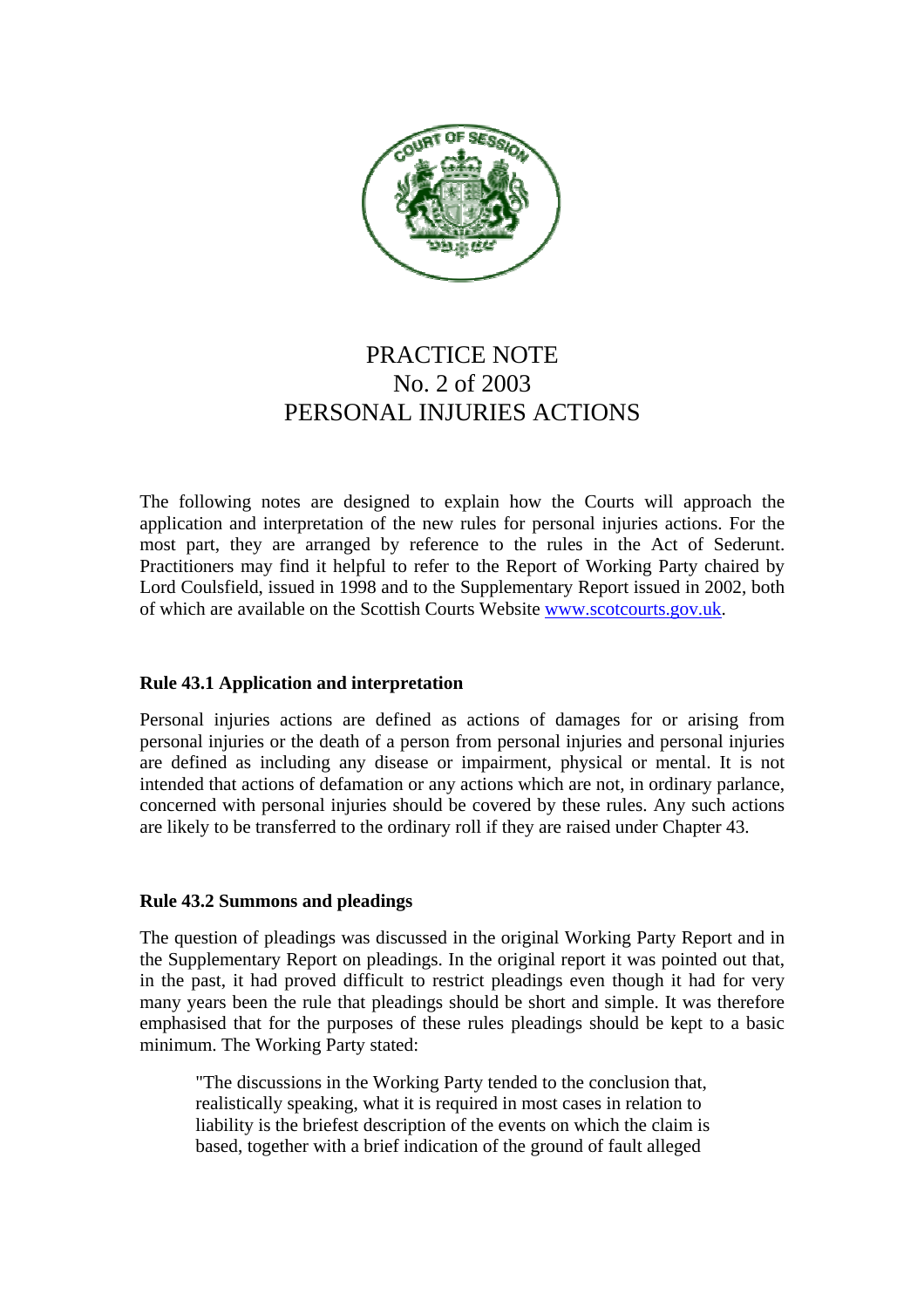and a specific reference to any statutory provision which may be founded upon."

In the Supplementary Report, it was stated that the Committee remained of the view that the approach of the Working Party was correct, notwithstanding some observations which had been made upon it. The Committee stated:

"Essentially, therefore, we agree that what is necessary is a method of pleading which encourages brevity and simplicity and discourages technicality and artificiality."

# **Rule 43.4 Specification and recovery of documents**

Specifications for recovery of medical records should not be intimated to the Lord Advocate. The specification should be sent directly to haver.

The question has been raised as to the action to be taken if documents are not returned after the pursuer has finished with them. Any such situation is dealt with under the existing rules applicable to ordinary procedure, namely that application may be made to the Court for an order requiring the pursuer to return the documents.

# **Rule 43.5 Applications to dispense with timetable**

#### **(a) Motions**

In general, the rules as to motions are those which apply in ordinary actions. Certain motions will be placed before a judge and may be granted, in accordance with existing practice, if sufficient information is before the judge in writing. It should, however, be noted that motions for sist, for removal of the case to the ordinary roll and for the alteration of a timetable will not be granted, even if made of consent, unless information to justify them, in accordance with the terms of the rules, is before the judge. Such motions will be starred if there is objection to them or if there is insufficient material placed before the judge to satisfy the requirements of the rules.

#### **(b) Dispensing with the timetable**

It should be noted that a motion to dispense with the timetable is to be made within 28 days. This rule is intended to be strictly observed. Further, it should be noted that it is not to be granted unless there are exceptional reasons, and that an interlocutor granting or refusing a motion under this rule may be reclaimed against only with leave of the Court within fourteen days. It should be understood that if a case is regarded as suitable for the procedure under this Chapter (that is, if a motion for removal to the ordinary roll is not made or not granted) a motion to extend a period of time under the timetable (Rule 43.8) is most unlikely to be granted.

## **(c) Sist**

It should be noted that the timetable is set from the lodging of defences. Wherever possible, an application for sist should be made before or at the lodging of defences in order to avoid the issue of a timetable which may later require to be changed. It is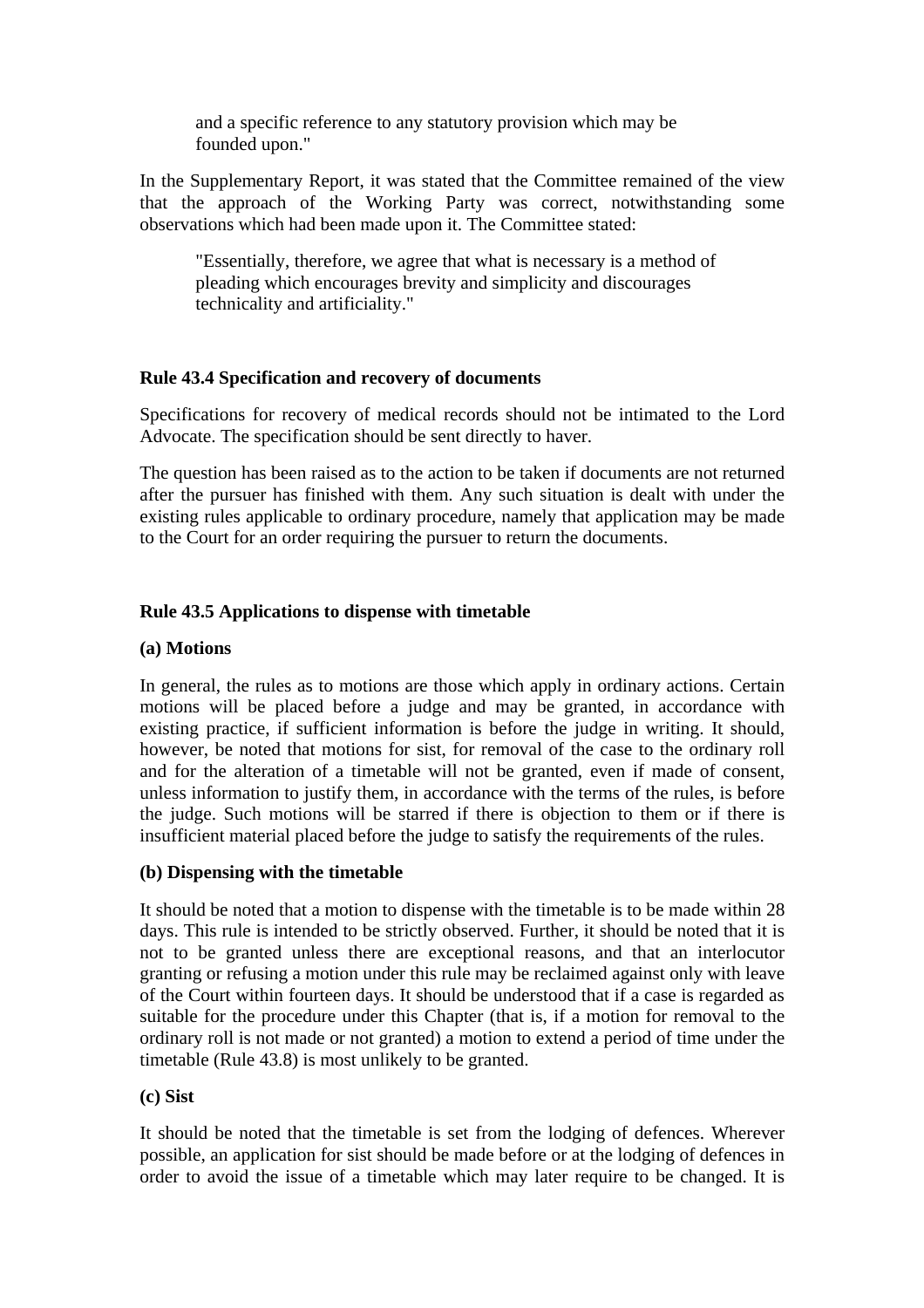provided in the rules that a sist will be for a fixed period, and the Court will take account of all the circumstances of the case in fixing the period and, whenever possible, will avoid any delay to any timetable which may have been issued.

The Court will expect parties to consider at the earliest possible stage whether they may require to make an application to the Scottish Legal Aid Board, such as in respect of sanction for an expert witness or for work of an unusual nature. Delay in making an application for legal aid or in applying for a sist, may lead to the motion being refused. Generally, the Court will expect parties to adhere to guidance issued by the Scottish Legal Aid Board.

# **Rule 43.6 Allocation of diets and timetable**

#### **(a) Timetable**

This rule provides for the issue of a timetable. The rules do not set out specific periods to be entered in the timetable for most purposes. The periods which will be followed, so far as possible, will from time to time be prescribed by the Lord President. The table in the Appendix to this Note incorporates the periods which, as at the date of issuing of this Practice Note, it is envisaged will be so prescribed.

A party who is concerned that a step of procedure has not been complied with timeously, or that a party is not complying with the spirit of the procedures, and that failure is threatening to cause delay to or prejudice the settlement of the action, should:

- if the matter relates to a stage in the timetable, approach the Keeper of the Rolls with a view to having the case put out By Order; or
- if the matter is outwith the control of the timetable, enrol a motion to bring it before the court.

#### **(b) Third Party Notices**

The timetable provides a limited period for the service of third party notices. Parties should be aware that this period, like other periods in the timetable, will be strictly insisted on. If timeous application is not made, any question of third party involvement may require to be raised in a separate action.

#### **(c) Productions**

Where any productions are sought to be lodged late, permission will be granted only by the Court and subject to such order, in particular as to expenses, as the Court may consider appropriate.

#### **a. Order for further procedure**

Rule 43.6(5) deals with the making of an order for further procedure after the lodging of a record. It should be stressed, consistently with what has been already said in regard to written pleadings, that it is anticipated that an order for inquiry will be made at this stage. If the defender does not agree with the pursuer's motion, he should oppose it. If a party seeks a debate then full notice of the grounds will require to be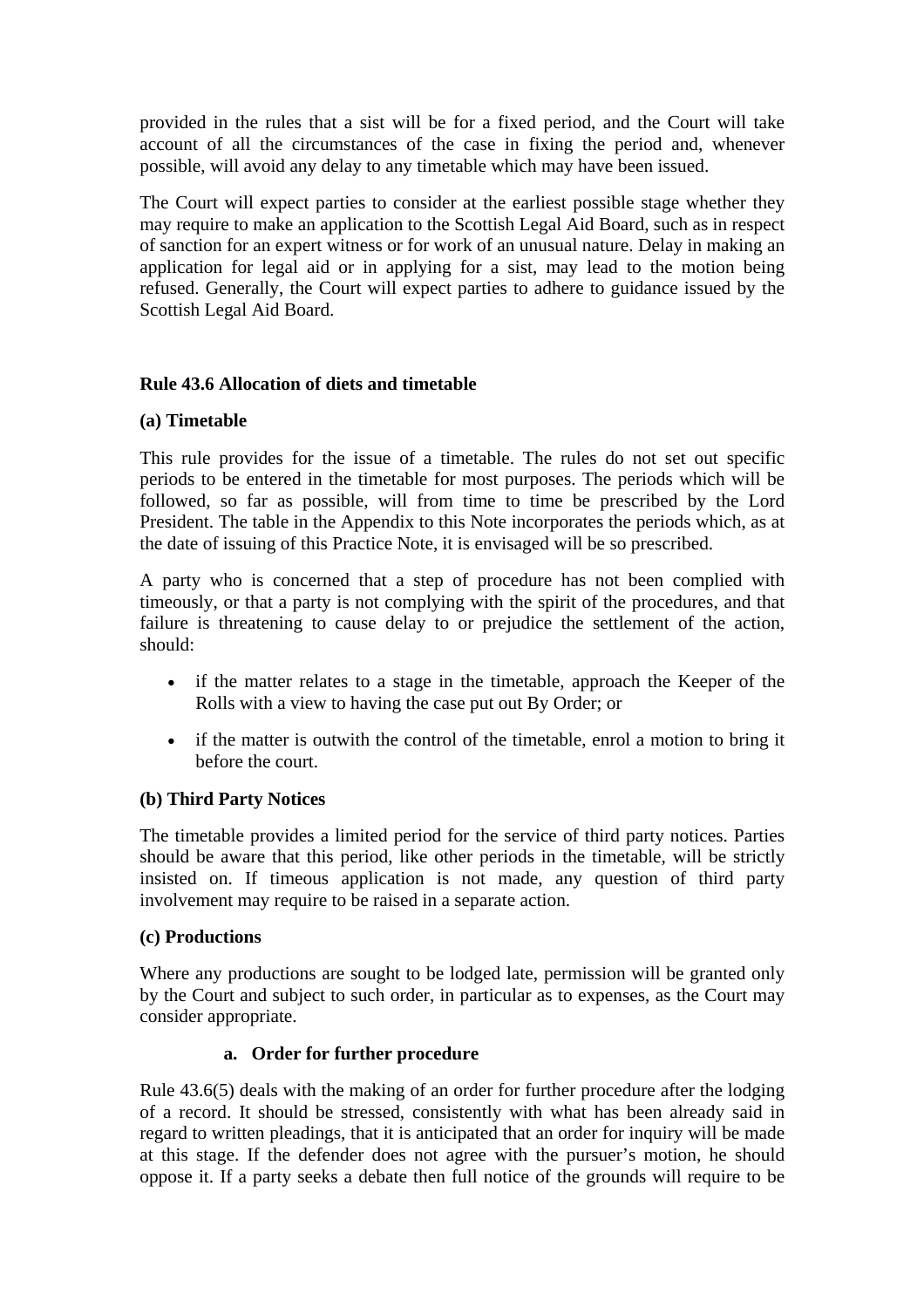given in writing. In particular, if the specification of the pursuers' case is criticised, details of the averments which ought to be made and which have not been made should be included in the grounds for the motion so that the pursuer may have an opportunity to consider whether to meet any such objections in advance of the hearing of the motion. A motion for Procedure Roll will not be granted lightly. Normally any question of specification will be dealt with on the motion roll hearing.

Where a party enrols for jury trial, where practicable the diet assigned in the original timetable will, where practicable, be adhered to. A party opposing such a motion will be expected to specify fully, in the notice of opposition, the grounds on which the motion is opposed.

A party seeking inquiry who estimates that the allocation of four days is not appropriate should communicate with the Keeper with a view to the making of any necessary additional arrangements.

# **Rule 43.7 By Order hearings**

Where under the rules any matter is put out to be heard By Order, the hearing is to take place and parties are to be represented even if, for example, any document not timeously lodged or any step not timeously taken has been lodged or taken prior the hearing. The object of this requirement is to enable the Court to insist upon, and consider, any explanation for failure to act timeously.

#### **Rule 43.8 Motions for variation of timetable**

Reference has been made earlier with regard to motions to dispense with the timetable (R.43.5(2)). Rule 43.8(1) deals with motions to vary the timetable. Variation may be by either extension or acceleration. Such motions should be made as soon as the timetable has been issued. Motions for extension are most unlikely to be granted. However, the Court would look with considerable sympathy on any application for acceleration of the timetable where the pursuer has a life expectancy which does not exceed the duration of the timetable that has been issued by the Keeper.

A motion to vary the timetable should give full details of the grounds on which the motion is based and where relevant be accompanied by supporting medical evidence. Any party opposing such an application will be required to demonstrate that their opposition is well founded. When hearing the motion the judge will give such directions as he or she considers appropriate.

## **Rule 43.9 Statements of valuation of claim**

The statements of valuation required by this rule are not binding upon the parties who make them. It is, however, intended that these statements should reflect a real assessment of the value of the claim and accordingly it will be open to either party to found upon the making of its own statement of valuation or upon that of the other party.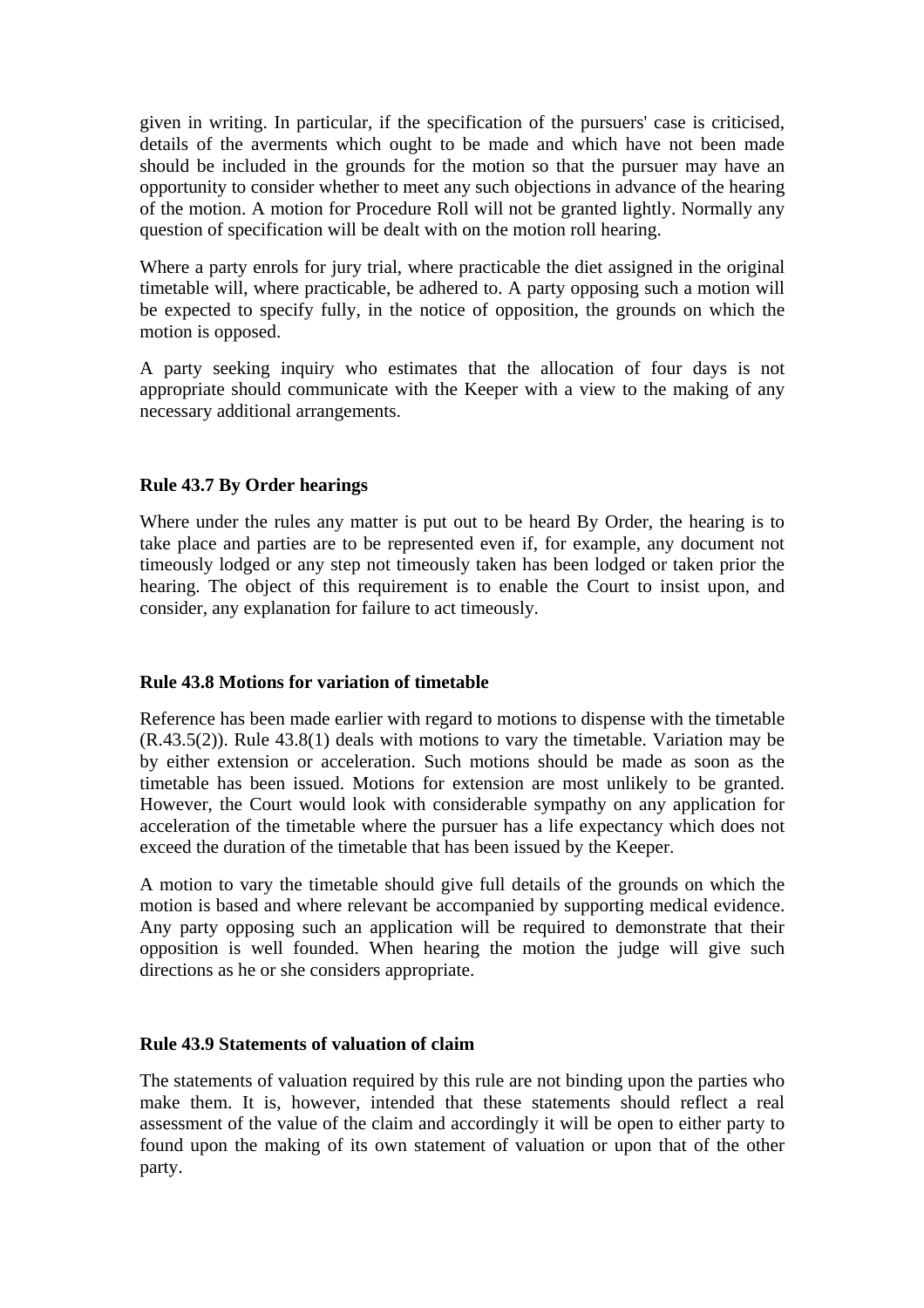Parties' attention is drawn to the terms of rule 43.9(7), which provides for either the dismissal of the action or an award of expenses where a statement of valuation is not lodged timeously.

# **Rule 43.10 Pre-trial meetings**

The object of the rule is to ensure that a pre-trial meeting takes place in accordance with the recommendations of the Working Party. The Working Party stressed that in order to be of value the meeting must be a real meeting, that is a meeting conducted by the legal advisers who are in charge of the conduct of the case, along with each of the parties or someone who has the complete authority to act on behalf of a party at the time. The Working Party stopped short of laying down formal requirements for the meeting since to do so would possibly interfere with the professional requirements of the parties' advisers. Accordingly the Working Party was prepared to contemplate that meetings might be carried out, for example, by video conferencing. It should however be understood that it is the obligation of each party to take all such steps as are necessary to comply with the letter and the spirit of the rule. Similarly, the obligation to sign a minute of the meeting is placed upon counsel or solicitor-advocate acting in the case. It has to be clearly understood that in signing such a minute the signatory is accepting responsibility to the Court for the conduct of the meeting and the recording of what took place at it.

# **Electronic Communication**

It is already the case that under Practice Note 2 of 2001 parties may enter appearance by e-mail. Generally parties are encouraged to supply the necessary references and addresses when entering appearance to make it practicable to utilise electronic communication to the maximum practicable effect.

*W. DOUGLAS CULLEN* 

Lord President